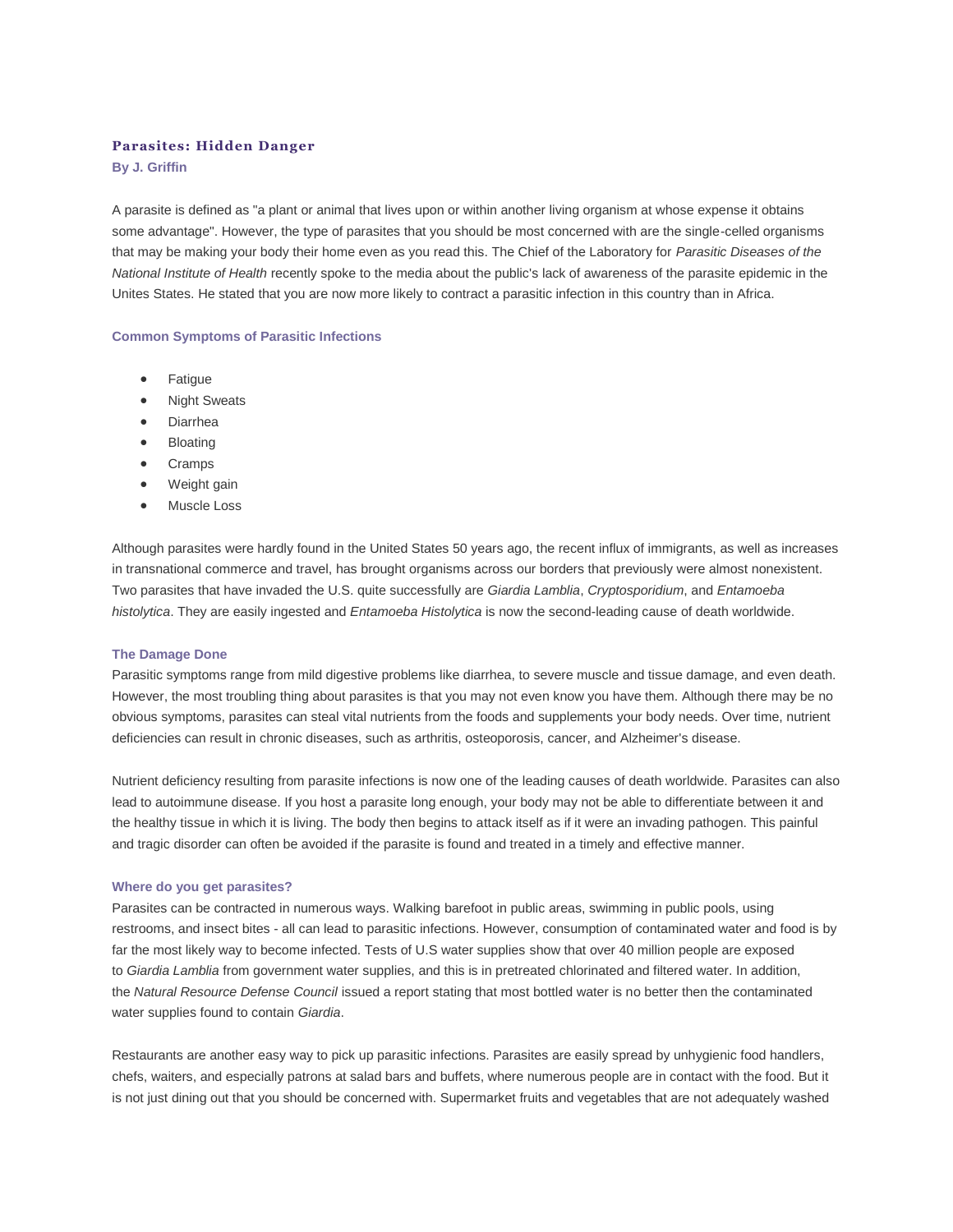and cleaned can contain alive and viable parasitic cysts. Partially cooked meats can be even worse. Based on recent studies, the USDA estimates that raw ground beef produced at federally inspected plants has these contamination rates for dangerous parasites: *Clostridium perfringens*, 18.8%; *Staphylococcus aureus*, 30.5%; *Listeria monocytogenes*, 18%; *Campylobacter jejuni/coli*, 0.2%; *Salmonella*, 4.3%; and *Escherichia coli*, less than 0.2%.

Similarly, raw ground chicken had the following contamination rates: *Clostridium perfringens*, 45%; *Staphylococcus aureus*, 78.3%; *Listeria monocytogenes*, 36.4%; *Campylobacter jejuni/coli*, 58.6%; *Salmonella*, 41.9%; and *Escherichia coli*, less than 0.6. While these numbers should be interpreted broadly because cleanliness varies from facility to facility, they do highlight the importance of taking precautions when handling and cooking meat. The bottom line is that raw meats on supermarket shelves can be contaminated. Since they so frequently contain harmful bacteria, meats must always be properly cooked to ensure its safe consumption.

## **Prevention**

The most effective thing you can do to prevent a parasitic infection is to wash your hands several times throughout the day. The vast majority (85% to 95%) of reported cases of food-borne illness are caused by food handling errors in the home or by workers in a restaurant or commercial kitchen. Without passing a single new law or hiring any additional government inspectors, food-borne illness could be reduced by up 90% if everyone learned simple safe food handling and preparation procedures. These include thoroughly skinning and washing all fruits and vegetables you plan to eat, freezing and cooking meat thoroughly to kill all possible microorganisms, and making sure not to eat at buffets and salad bars where food has been sitting out for long periods of time.

### **They Say...**

85% of adult North Americans are infected with parasites" Dr. Hazel Parcells, Founder, Parcells Center of Santa Fe

"I believe the single most undiagnosed health challenge in the history of the human race is parasites. I realize that is a pretty brave statement, but it is based on my 20 years of experience with more than 20,000 patients." Dr. Ross Anderson, N.D.

"We have a tremendous parasite problem right here in the U.S. It is just not being addressed." Dr. Peter Wina, Chief of the Patho-Biology, Walter Reed Army Institute of Research

"In terms of numbers there are more parasitic infections acquired in this country than in Africa." -Dr. Frank Nova, Chief of the Laboratory for Parasitic Diseases of the National Institute of Health

It is also vital to keep your water supply clean if you wish to avoid parasites. Drinking bottled water is one option, but as stated previously, it may not be any better than water straight from the tap. Because most bottled water is not chlorinated, any bacteria already in the bottle can breed and multiply quite effectively, so try to buy fresh bottles whenever possible. Distilled bottled water is theoretically safer than other types, but there are as many bottled water qualities as there are bottles.

Water filters are another option. Activated carbon filters are excellent at removing organic contamination and pesticides from water. However, they do not remove inorganic chemicals or heavy metals like lead.

These require ceramic filters, which can also remove *Cryptosporidium* and *Giardia*, as well as rust and dirt. The main drawback with all filters is that they need to be changed and cleaned often. If they are not, they become a point of concentration and a breeding ground for the very contaminants they intend to remove.